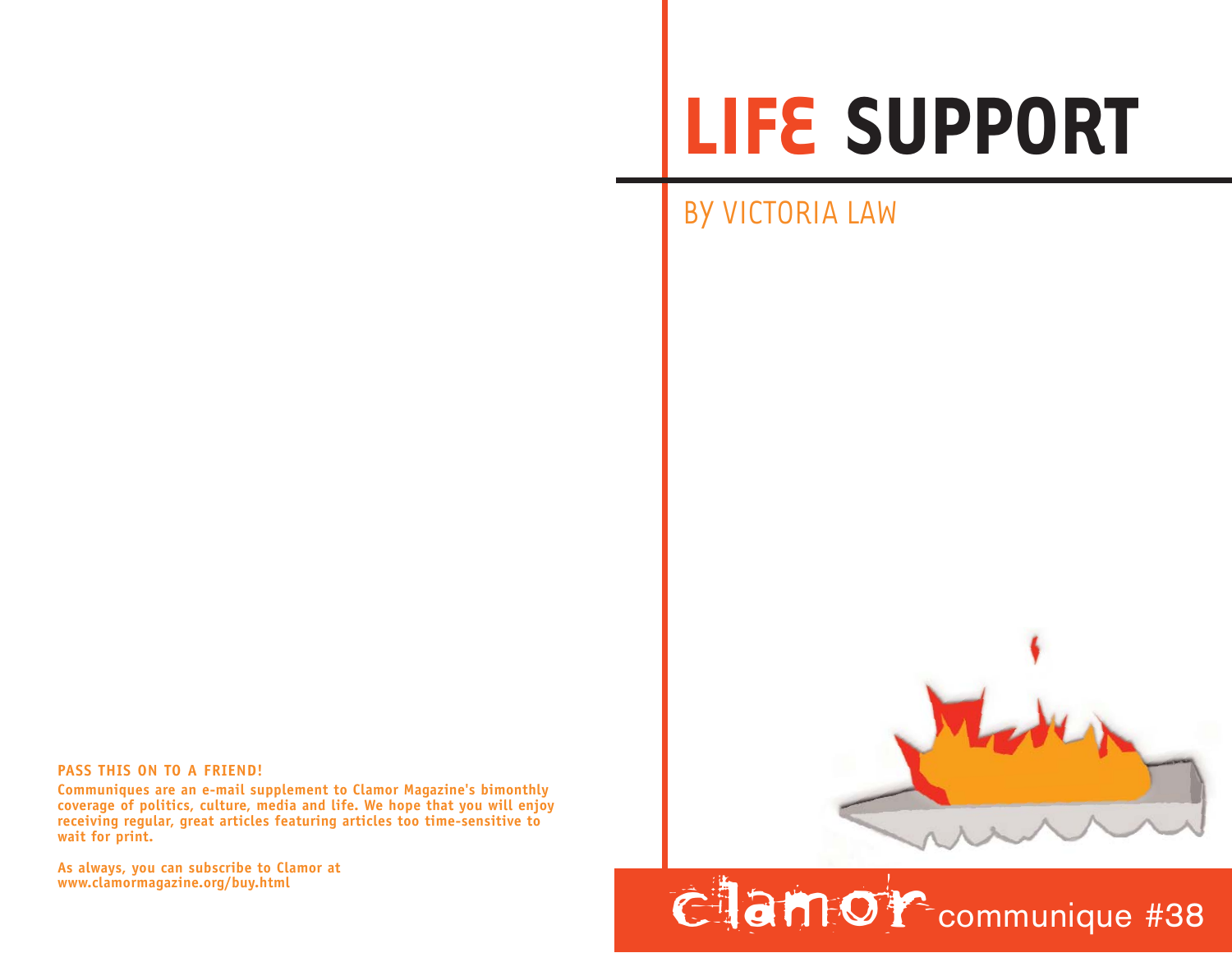**"Okay Eddie, where were we?"**

**The figure on the bed doesn't answer, just as he has not answered in over a month.**

**His sister picks the book off his bed, opens it and begins to read.**

**In March 1998, my friend Eddie was stabbed. Lacking insurance, he was rushed to Woodhull Hospital in Brooklyn. His girlfriend Catherine spent the night by his bedside, hoping he would wake.**

Word spread by the next morning. Eddie was a bike messenger, activist and ex-squatter. Everyone in the squatter, bike messenger and anarchist communities recognized Eddie's hospitalization not as his own personal tragedy, but as everyone's larger concern. Over the next two months, virtually everyone came at least once to hold Eddie's hand, make small talk, read him a story or bring a gift.

That first morning, the hallway outside Eddie's room resembled that of a party more than an Intensive Care Unit. Friends came in and sat in the hall, talking to Catherine or to each other. They braved the curtain separating the still-unconscious Eddie from the liveliness outside.

Blood stains streaked his chin—the hospital staff had not bothered to wash his face. Tubes ran up his nose. Wires were

response to questions. He twisted his body as if annoyed that people were tickling his swollen feet. The doctors were baffled. The man was supposed to be brain dead, but his movements were more than simple spinal reflexes.

At the end of his stay, one nurse commented that Eddie had, by far, had the most visitors of anyone in the past twenty years. Hospital staff recognized Eddie's colorful visitors in the hall. When Fly, an artist with lip piercings, a messenger bag and numerous patches covering her shorts, appeared at the Visitor's Desk, the attendant immediately handed her a pass for Eddie's room. "Who else would you be here for?"

Despite the love and support Eddie got from his friends, the quality of the hospital care left a lot to be desired. In June, his mother decided to move him to a hospice in Boston. Two weeks later, away from his community of friends and supporters, Eddie died.

His mother buried him in a small cemetery in Massachusetts. Eddie had been fascinated by Viking burials—in which the body and a boat are set aflame on the water. That fall, Catherine, two of Eddie's half-siblings and several of his friends set fire to a papier-mâché boat and launched it onto the East River. Over a hundred of Eddie's friends and acquaintances gathered on the windy, rocky shore to say farewell.

*vikki@siuloong.net Victoria Law*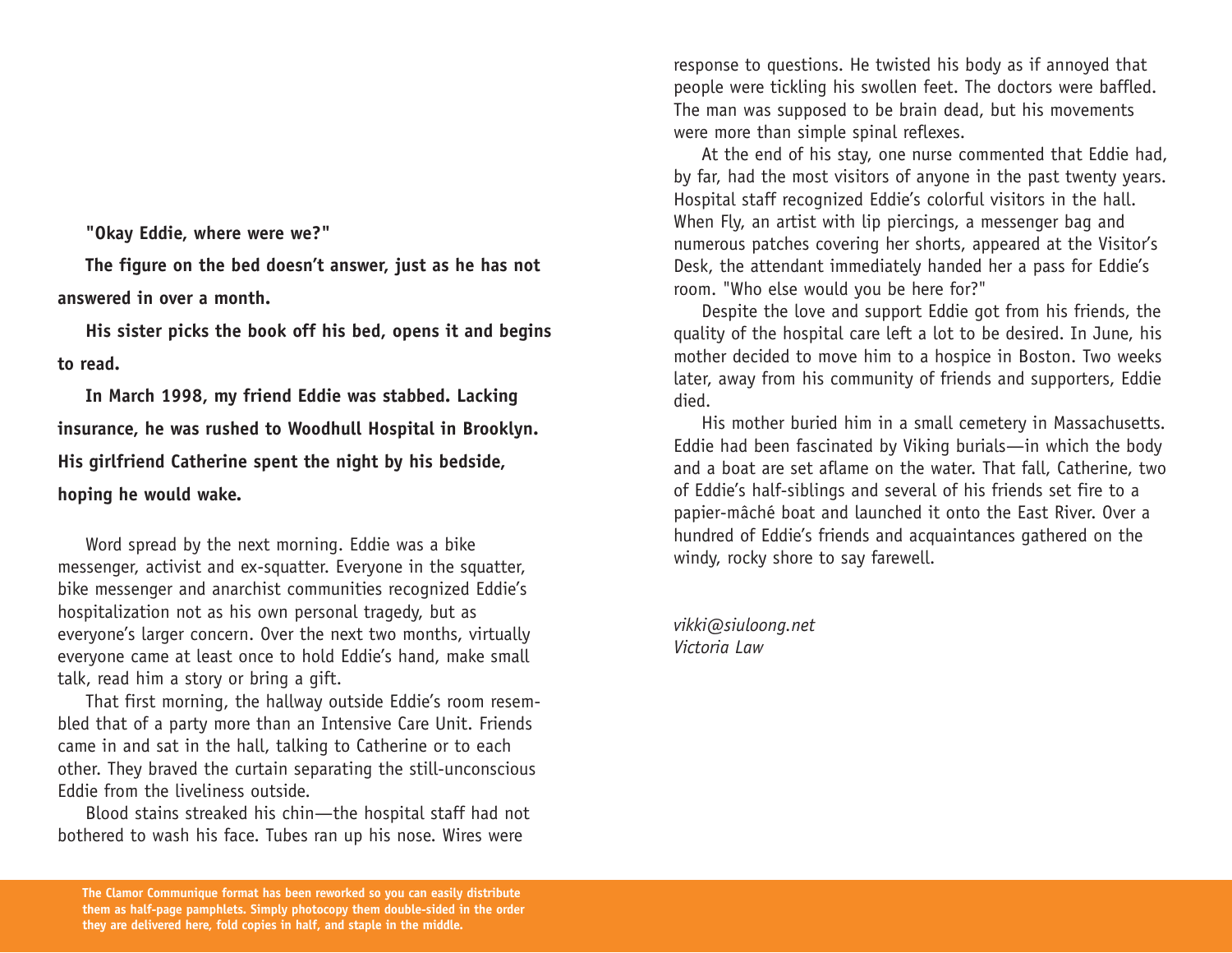Others came every day. They brought novels in both French and English and spent hours reading to him. They brought stuffed animals to line his bed, flowers from the community gardens and votive candles to St. Anthony, which could only be lit in the hallway. They brought their hardcore bands' demo tapes for Eddie to hear. They also brought Mozart.

They also brought food for Catherine—not the fast food found on the neighboring streets but nourishing food so that she could sustain herself during all this. They stayed and talked with Catherine. They recounted stories, none of which painted Eddie in the best light but made Catherine smile nonetheless. "Do you re member that bike messenger party last Fourth of July?" one friend began. "Some asshole broke a bottle over Eddie's head. I re member standing outside drinking, then seeing a guy run out with all these guys chasing after him. And Eddie was in the front, with blood dripping down his face."

"I got in an accident at the race that day and got a black eye," Catherine added. "Jeez—we looked like a couple of brawlers for a week after that."

One afternoon, as we stood over his bloated body, I told Catherine about the time a drunken Eddie had stumbled up to a mutual friend.

"Hey, I always thought you were fat!" he exclaimed. "I didn't realize you had such hot legs!"

Before the woman could reply, he added, "Don't get me wrong. Catherine's my woman. She still gets me hard."

The woman drew the incident into a comic strip. Eddie had a bike tire for a head and was always holding a bottle of beer.

"That was him? Eddie! What were you doing? How embarrassing." Eddie didn't respond, but the anecdote made Catherine stop worrying for a few minutes.

His friends also talked with Eddie's mother, who felt more and more pressure from the hospital administration to pull the plug and free the bed for the next victim. His friends reassured her that if she believed Eddie would eventually wake, she was right to keep him on life support.

Eddie responded to his friends. He shook his head in

attached to his pinkie, his chest and any other free surface of his body. Every once in a while, his head jerked from the pillow as if he were fighting a bad dream. Otherwise, he was still.

His friends talked with him, some uttering a few short sentences, then backing away from this obvious sign of mortality. Others were stronger, standing beside his bed and chatting in low voices.

Eddie didn't respond. He didn't miraculously open his eyes. He didn't move his fingers or his toes. Yet the screen showing his heart rate kept its steady pace of beeping.

Because Catherine and Eddie were not legally married and there was no documentation that she was his health care proxy, the hospital staff refused to tell her anything. Instead, they contacted his father, from whom Eddie was estranged, and his mother, whom Eddie had not seen since she told him a year and a half earlier that he had no right to be outraged when the city tore down his home. "You chose to live in a squat," she had said. That was the last time Eddie had spoken to her.

However, the couple's friends were not about to let Catherine's concerns be dismissed. One followed the nurses into their office, arguing that, since they had lived together for seven years, Catherine and Eddie were married under common law. Thus, Catherine had a right to be kept both informed and included in the decision-making. Others were more worried about Catherine's lack of sleep and her refusal to go home despite the number of friends willing to stay with Eddie.

"We'll call you if anything changes," we all promised. Still, she refused, worried that Eddie would wake while she was at home. No one mentioned the other possibility: that he might die without her by his side.

"Do you have a cot?" one friend asked a nurse.

The hospital, the worst funded in Brooklyn, didn't.

The nurse did find a spare pillow, sheet and blanket to be stretched on the row of uncomfortable seats in the hall. At first, Catherine refused to lie down.

Then, Alice, a five-year-old squatter for whom the couple had sometimes babysat, took charge. She lay out the sheet and the